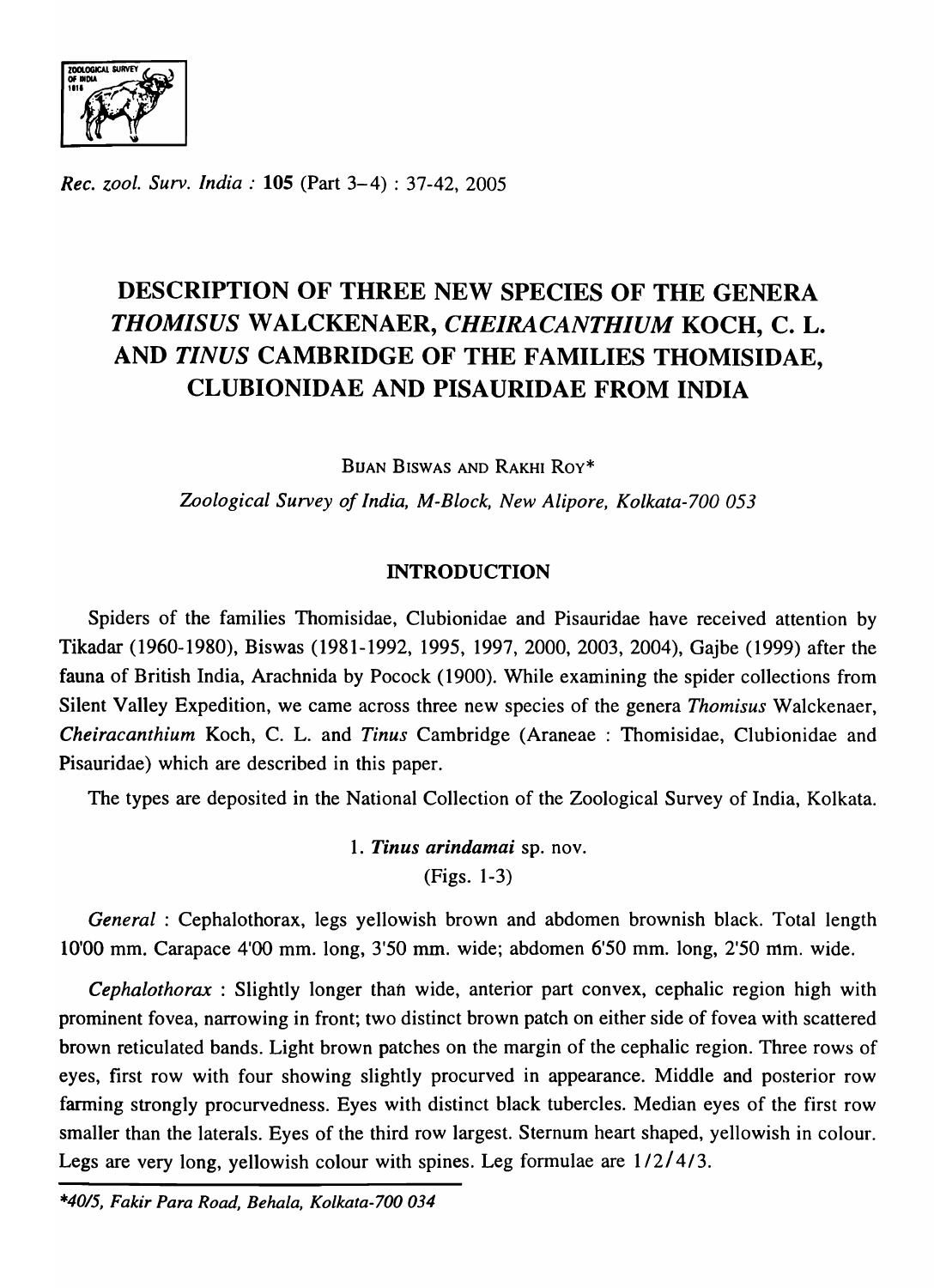

Figs. 1-3. *Tinus arindamai* sp. nov. 1. Dorsal view of female, Holotype (Legs are omitted); 2. Epigyne; 3. Internal genitalia.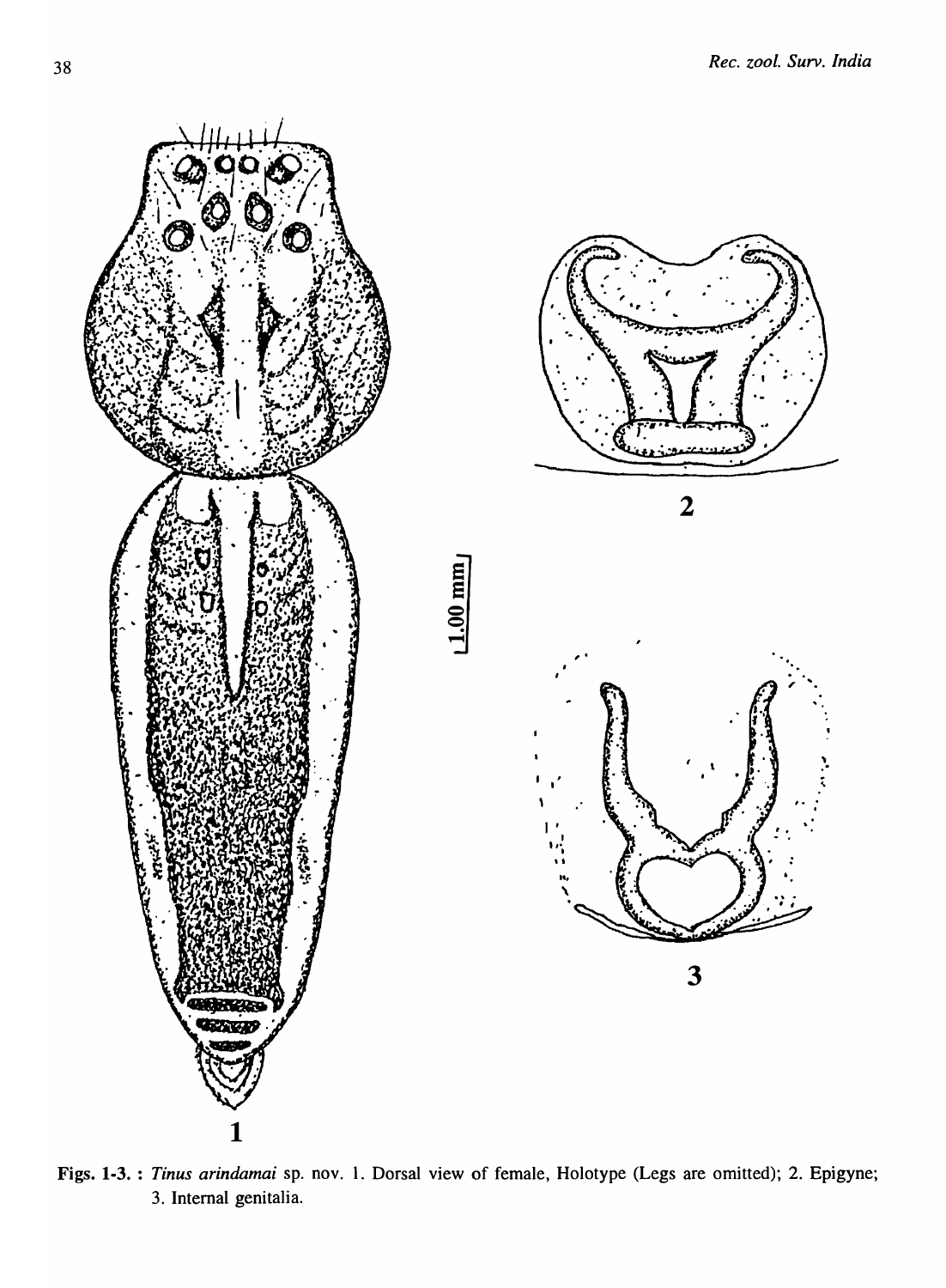*Abdomen:* Longer than wide, two yellowish bands extending from anterior to posterior and of the abdomen laterally. Anterior half of abdomen with lance-shaped yellowish patch. Extreme part of the abdomen provided with three transverse deep brown stripes remain separated by narrow yellowish band.

*Type specimen* : Holotype female, paratype one female preserved in rectified spirit (70%). Registration numbers 5574-75/18.

*Type-locality* : Karapara Expedition, Silent Valley, Panthanthedu, Kerala, India, 13.xii.1980, colI. R. S. Pillai & party.

*Remarks* : *Tinus arindamai* is compared with *Tinus sikkimus* Tikader which differs in the following characters (1) Two distinct brown patches on either side of fevea with scattered brown reticulated bands in T. *arindamai* sp. nov. but there is no such in *T. sikkimus* Tikader (2) Two yellowish bands extending from anterior and of the abdomen lateraIIy but there is no such in *T. sikkimus* (3) Extreme part of the abdomen provided with three transverse deep brown stripes in *T. arindamai* sp. nov. which is not found in T. *sikkimus* Tikader (4) Epigyne and internal genitalia are also structurally different.

## *2. Cheiracanthium tanmoyi* sp. nov.

(Figs. 4-6)

*General* : Cephalothorax dark brown in colour, legs moderately brown and abdomen comparatively light brown in colour. Total length 11.50 mm. Carapace 4.00 mm long, 3.00 mm wide; abdomen 7.50 mm long, 4.00 mm wide.

*Cephalothorax* : Longer than wide, convex anteriorly, wider posteriorly, covered with fine pubescence, having no distinct favea. Two rows of eyes present. Anterior row slightly procurved and posterior slightly recurved. Median eyes of both anterior and posterior row larger than the laterals. Ocular quad wider than long. Chelicerae dark brown in colour, prominent, longer than wide, inner margin with three and outer margin with two teeth. Maxillae and labium longer than wide, scopulated anteriorly. Sternum oval, covered with fine pubescence. Legs are longer than wide. Leg formulae are  $1/4/2/3$ .

*Abdomen* : Oval in shape, longer than wide, covered with fine hair. Dorsum of the abdomen with deep brown patch on the middle. Male is unknown.

*Type specimen* : Holotype female preserved in rectified spirit (70%). Registration number is 5576/18.

*Type-locality:* Silent Valley Expedition, locality Kummathanthodu, Kerala, India, 22.iv.1980, coll. R. S. Pillai.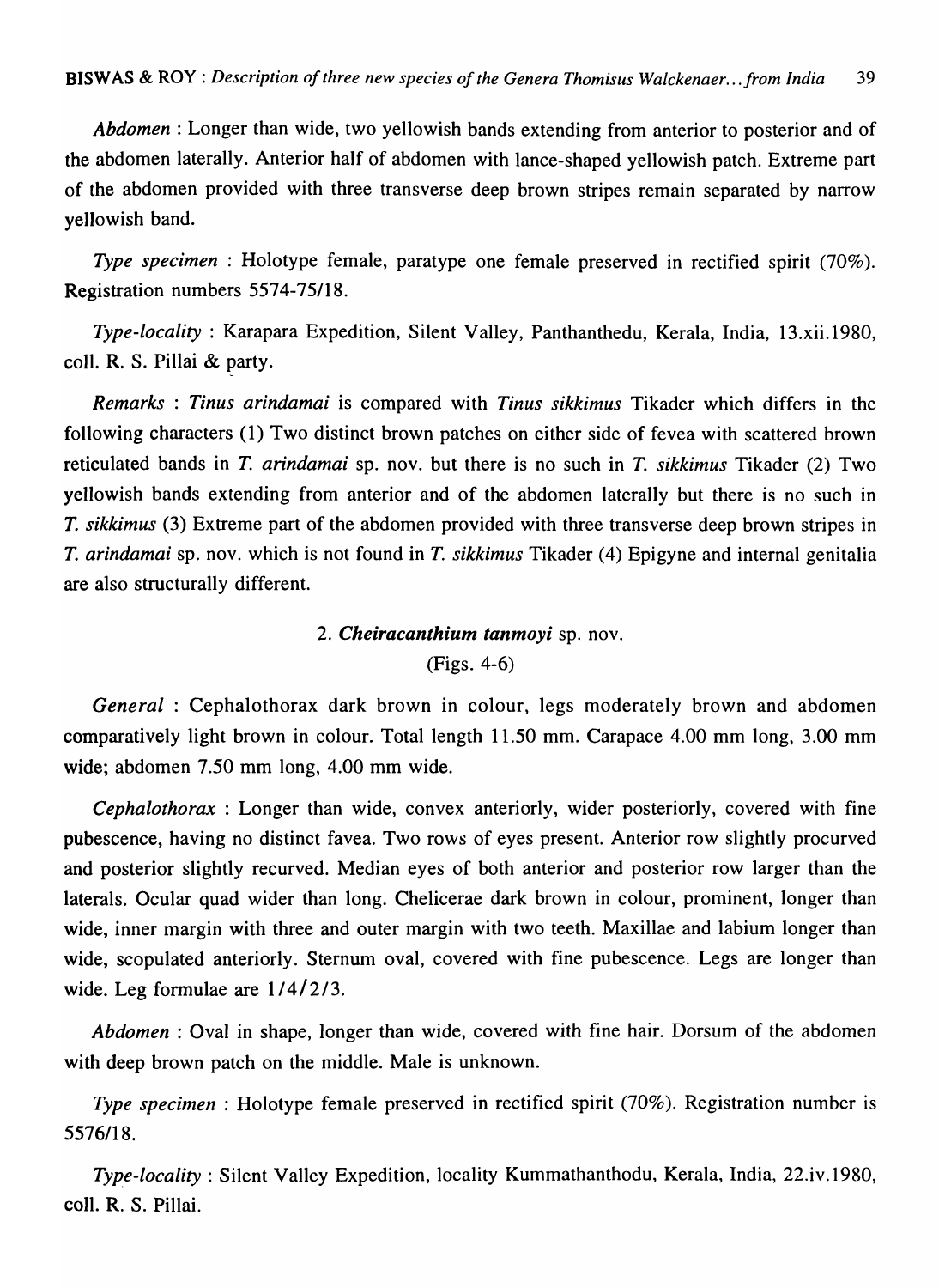

Figs. 4-6. : Cheiracanthium tanmoyi sp. nov. 4. Dorsal view of female, Holotype (Legs are omitted); 5. Epigyne; 6. Internal genitalia.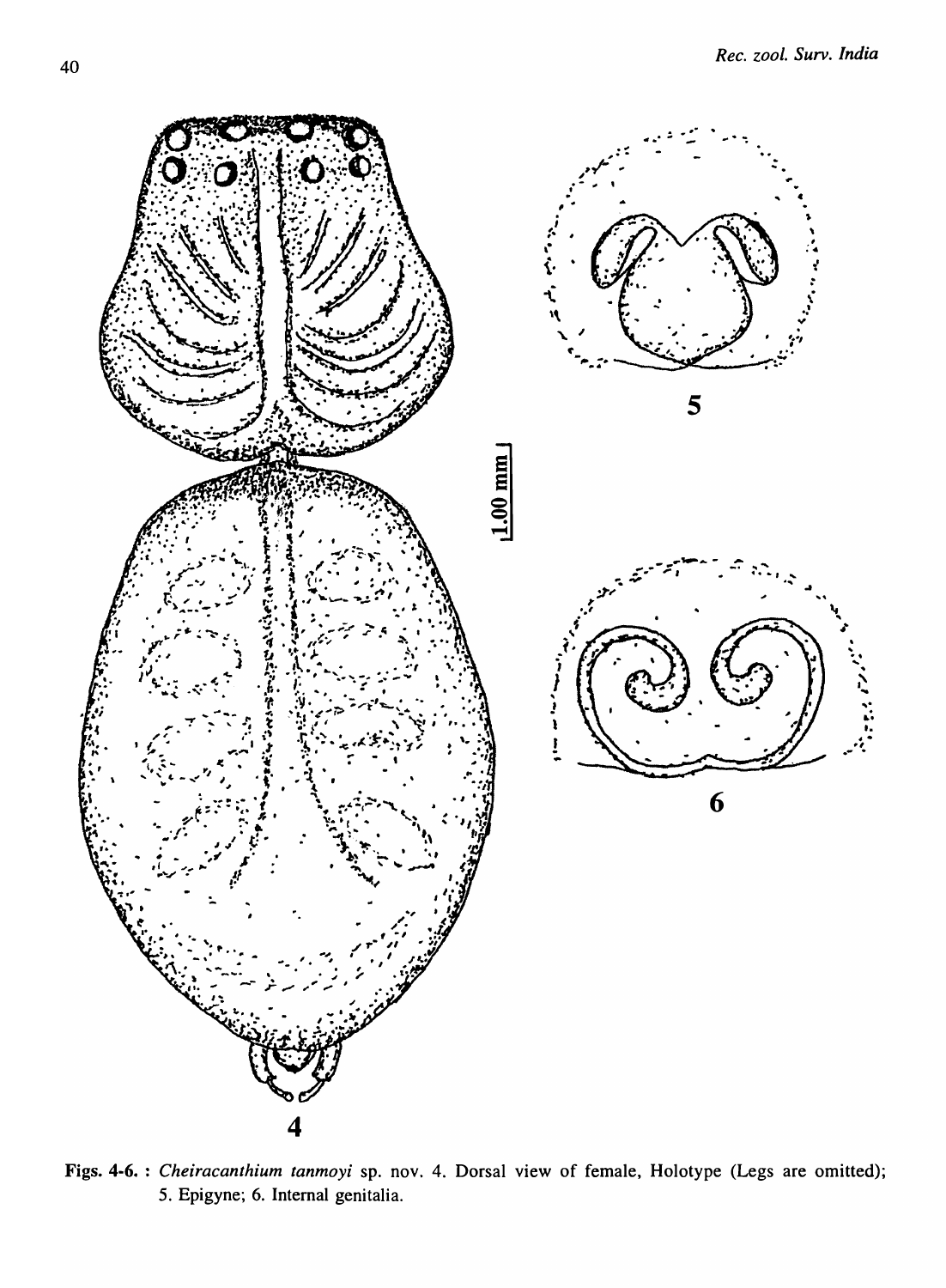*Remarks: Cheiracanthium tanmoyi* sp. nov. is compared with *Cheiracanthium murina* Thorell which differs in the following characters (1) Colour of the cephalothorax and abdomen varies from C. *murina.* (2) Middle of the dorsum of the abdomen of C. *tanmoyi* bears deep brown patch longitudinally but in C. *murina* no such patch. (3) Epigyne and internal genitalia are also structurally different.

## *3. Thomisus keralae* sp. nov.

## (Figs. 7-9)

*General* : Cephalothorax brownish yellow, ocular area yellowish, triangular with transverse yellow patch between the posterior median eyes. Abdomen chalk-white in colour. Total length 7.00 mm. Carapace 2.50 mm long, 3.00 mm wide; abdomen 5.00 mm long, 5.50 mm wide.

*Cephalothorax* : Wider than long. Eyes are comparatively small in size, more or less equal. Two rows of eyes. Anterior row of eyes strongly procurved, posterior row of eyes more or less in straight line. Postero-median eyes situated on triangular head and anterior median eyes situated



Figs. 7-9. : Thomisus keralae sp. nov. 7. Dorsal view of female, Holotype (Legs are omitted); 8. Epigyne; 9. Internal genitalia.